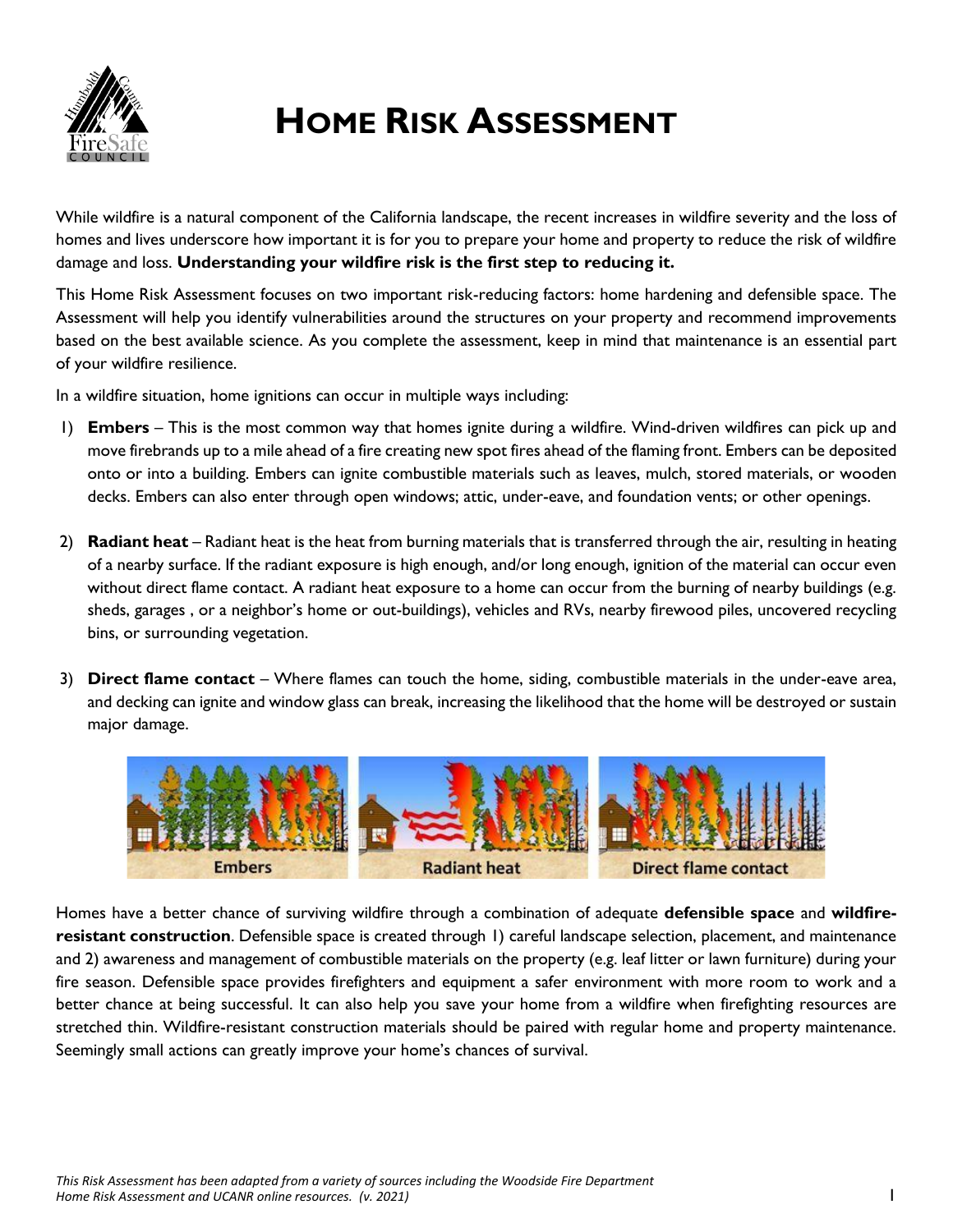## **HOME RISK ASSESSMENT**

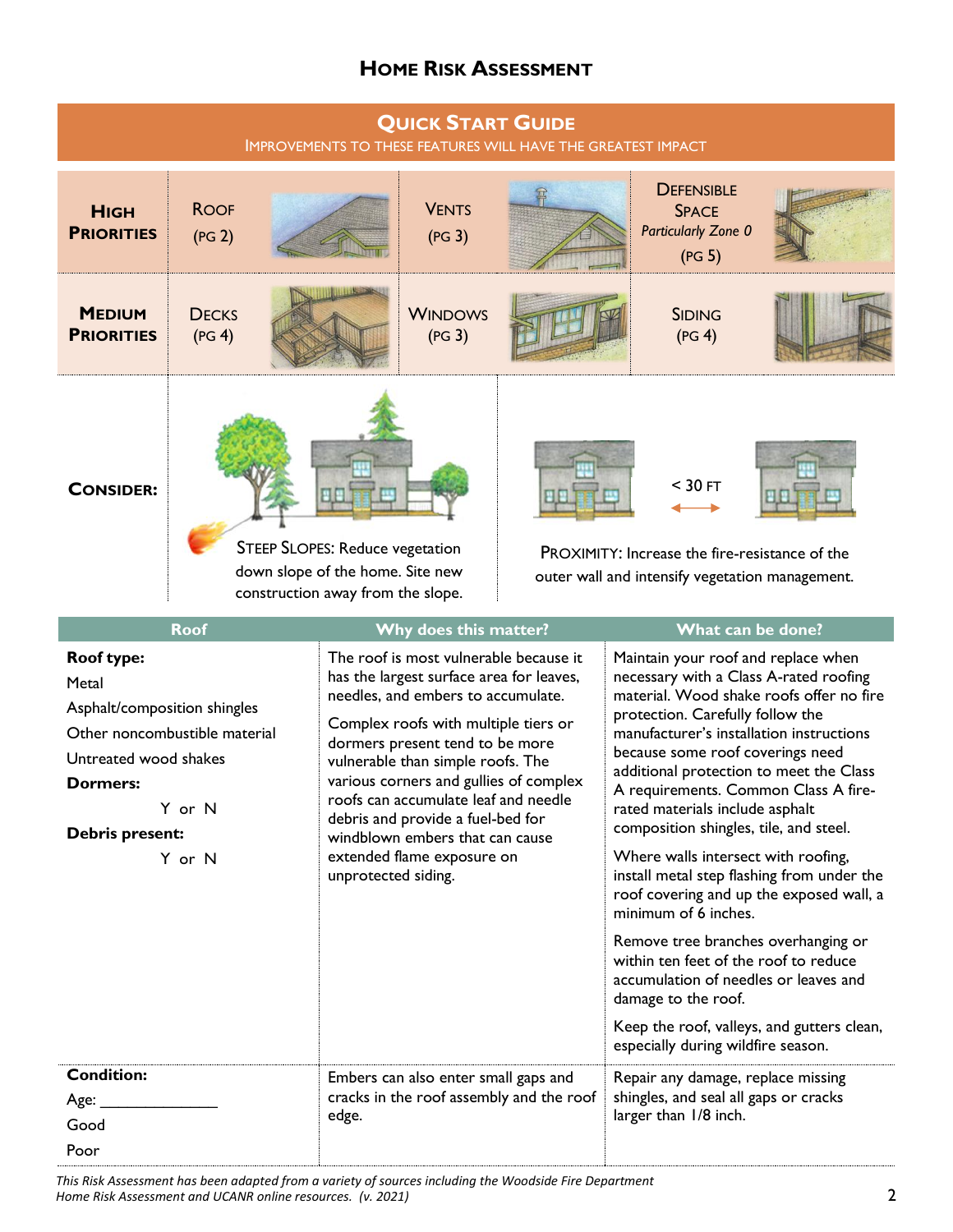| <b>Gaps in roof covering:</b><br>Y or N                                                                                                                                                                     |                                                                                                                                                                                                                                                                                                                                                                                                                            |                                                                                                                                                                                                                                                                                                                                                                                                                                                                                                                                                                                                                                                |
|-------------------------------------------------------------------------------------------------------------------------------------------------------------------------------------------------------------|----------------------------------------------------------------------------------------------------------------------------------------------------------------------------------------------------------------------------------------------------------------------------------------------------------------------------------------------------------------------------------------------------------------------------|------------------------------------------------------------------------------------------------------------------------------------------------------------------------------------------------------------------------------------------------------------------------------------------------------------------------------------------------------------------------------------------------------------------------------------------------------------------------------------------------------------------------------------------------------------------------------------------------------------------------------------------------|
| Roof edge includes a metal drip<br>edge:<br>Y or N                                                                                                                                                          | Without a metal drip edge, a fire in the<br>gutter will expose the roof edge to<br>direct flames.                                                                                                                                                                                                                                                                                                                          | Protect openings at the roof edge by<br>installing a metal drip edge.                                                                                                                                                                                                                                                                                                                                                                                                                                                                                                                                                                          |
| <b>Skylights:</b><br>None<br>Plastic                                                                                                                                                                        | Flammable debris can accumulate on or<br>around skylights.                                                                                                                                                                                                                                                                                                                                                                 | Replace plastic or dome skylights with<br>flat, tempered-glass skylights. Close<br>skylights when wildfire threatens.                                                                                                                                                                                                                                                                                                                                                                                                                                                                                                                          |
| <b>Glass</b>                                                                                                                                                                                                |                                                                                                                                                                                                                                                                                                                                                                                                                            | Remove accumulated debris next to and<br>on the skylight especially during wildfire<br>season.                                                                                                                                                                                                                                                                                                                                                                                                                                                                                                                                                 |
| <b>Chimney</b>                                                                                                                                                                                              | Why does this matter?                                                                                                                                                                                                                                                                                                                                                                                                      | What can be done?                                                                                                                                                                                                                                                                                                                                                                                                                                                                                                                                                                                                                              |
| <b>Present:</b><br>Y or N<br><b>Screened:</b><br>Y or N<br><b>Vegetation nearby:</b><br>Y or N                                                                                                              | Spark arrestors are required to prevent<br>large embers from escaping through<br>your chimney and igniting the roof or<br>surrounding vegetation.                                                                                                                                                                                                                                                                          | Install a spark arrestor that has between<br>3/8" and 1/2" mesh. These are available<br>at lumberyards, hardware stores, or<br>fireplace specialty stores.<br>Remove all branches and trees within 10<br>feet of any chimney or stovepipe outlet.                                                                                                                                                                                                                                                                                                                                                                                              |
| <b>Vents</b>                                                                                                                                                                                                | Why does this matter?                                                                                                                                                                                                                                                                                                                                                                                                      | What can be done?                                                                                                                                                                                                                                                                                                                                                                                                                                                                                                                                                                                                                              |
| Vents for the Attic, eaves,<br>soffit, roof turbine, crawl<br>space/foundation, etc.:<br><b>Mesh screen type:</b><br>Combustible<br>Noncombustible<br>None<br><b>Mesh screen size:</b><br>$≤ 1/8"$<br>>1/8" | Vents allow for air circulation to reduce<br>the heat in your attic and allow<br>moisture to escape which can lead to<br>moisture degradation issues over time.<br>In the event of a wildfire, embers can<br>enter small spaces and ignite<br>combustible materials inside the<br>building.<br>Post-fire surveys have found that<br>embers large enough to cause ignitions<br>can pass through 1/4-inch mesh<br>screening. | Move combustible items away from<br>vents both inside and outside the house.<br>Replace 1/4" mesh with 1/8" mesh (use<br>noncombustable corrosion resistant<br>metal mesh screen; commonly referred<br>as hardware cloth).<br>Alternatively, install vents that meet new<br>wildfire-resistant requirements.<br>Regularly check vents and remove<br>materials that may plug vent openings.<br>If the vents cannot be upgraded, prepare<br>temporary vent covers of plywood,<br>metal, or metal tape to install as part of<br>a pre-evacuation preparedness plan.<br>Install a flapper vent that stays closed<br>unless the dryer is operating. |
| <b>Windows</b>                                                                                                                                                                                              | Why does this matter?                                                                                                                                                                                                                                                                                                                                                                                                      | What can be done?                                                                                                                                                                                                                                                                                                                                                                                                                                                                                                                                                                                                                              |
| Type of windows:<br>Single-paned<br>Double-paned<br>Tempered glass                                                                                                                                          | Single-pane windows may break after I<br>to 3 minutes of exposure to intense<br>heat or flame, subsequently exposing<br>window coverings and home interior to<br>embers and firebrands.                                                                                                                                                                                                                                    | Replace windows with double-paned<br>glass and where radiant heat exposures<br>are likely, with tempered glass.<br>Consider installation of deployable metal<br>shutters for use during wildfire.                                                                                                                                                                                                                                                                                                                                                                                                                                              |
|                                                                                                                                                                                                             | Single-pane windows are more<br>vulnerable than dual-paned or tempered<br>glass windows.<br>Larger windows are more vulnerable to                                                                                                                                                                                                                                                                                          | At a minimum, close all windows and<br>skylights upon evacuation.<br>Keep vegetation at least 5 feet from                                                                                                                                                                                                                                                                                                                                                                                                                                                                                                                                      |
|                                                                                                                                                                                                             | breaking than smaller windows.                                                                                                                                                                                                                                                                                                                                                                                             | windows to avoid glass failure caused by<br>heat exposure from burning plants.<br>Replace plastic window screens with<br>metal screens.                                                                                                                                                                                                                                                                                                                                                                                                                                                                                                        |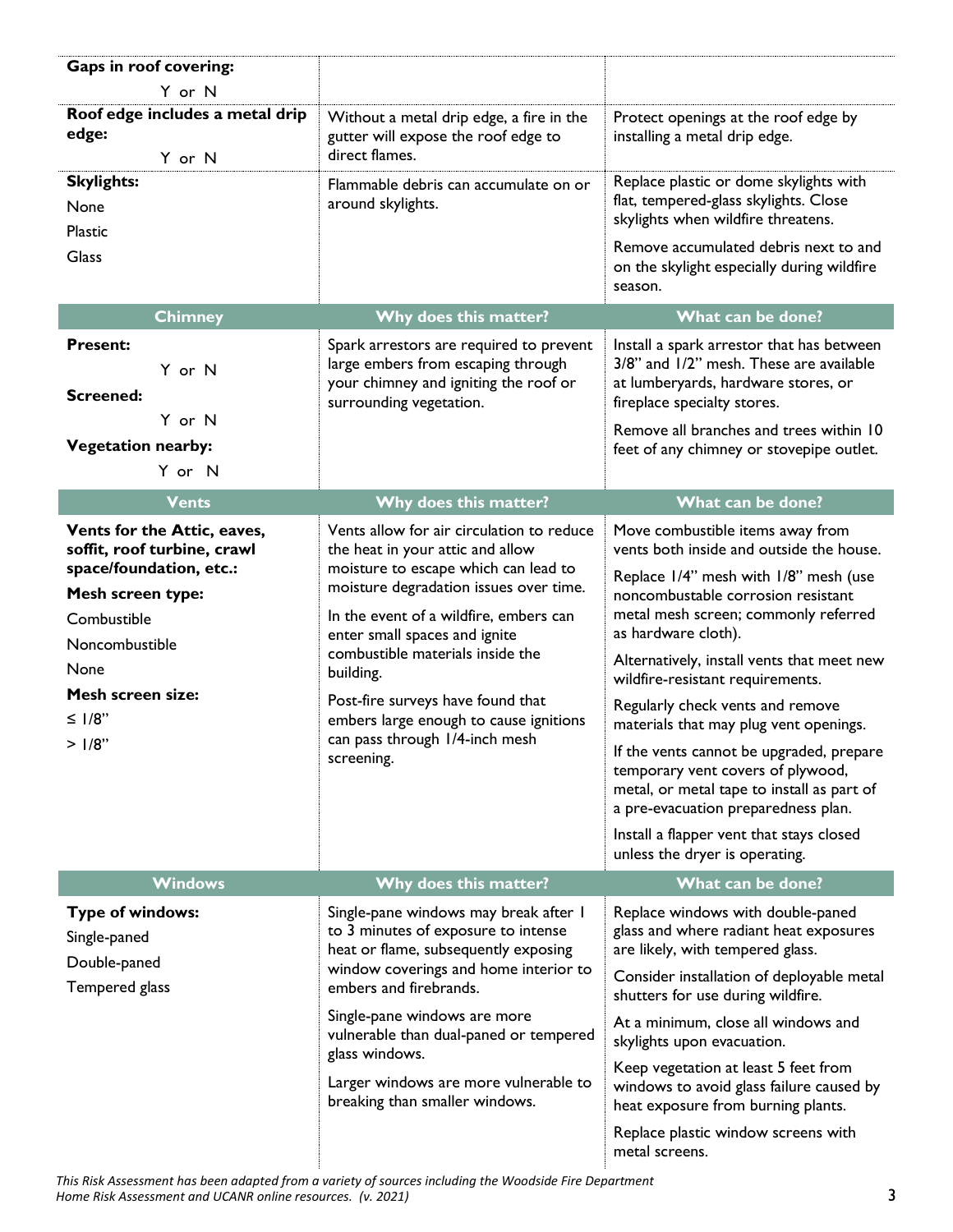| <b>Eaves</b>                                                                                                                                                                                                        | Why does this matter?                                                                                                                                                                                                                                                                                                                                                                                               | What can be done?                                                                                                                                                                                                                                                                                                                                                                                                                                                                                                                                                                                                                                                                               |
|---------------------------------------------------------------------------------------------------------------------------------------------------------------------------------------------------------------------|---------------------------------------------------------------------------------------------------------------------------------------------------------------------------------------------------------------------------------------------------------------------------------------------------------------------------------------------------------------------------------------------------------------------|-------------------------------------------------------------------------------------------------------------------------------------------------------------------------------------------------------------------------------------------------------------------------------------------------------------------------------------------------------------------------------------------------------------------------------------------------------------------------------------------------------------------------------------------------------------------------------------------------------------------------------------------------------------------------------------------------|
| Type:<br>Boxed-in (soffited)<br>Open-eave                                                                                                                                                                           | The eave overhang protects your home<br>from rain and sun. With open-eave<br>construction, gaps between the rafter<br>tails and the blocking can be vulnerable<br>to ember entry. Soffited eaves (boxed-<br>in) are more robust to embers.                                                                                                                                                                          | Inspect open-eave construction for gaps<br>around rafter roof tails and blocking.<br>Plug or caulk gaps.<br>If possible, create a soffited eave where<br>an open-eave design exists. Make sure<br>vents under eaves are fire- resistant and<br>that there are no combustible materials<br>below eaves.                                                                                                                                                                                                                                                                                                                                                                                          |
| <b>Gutters</b>                                                                                                                                                                                                      | Why does this matter?                                                                                                                                                                                                                                                                                                                                                                                               | What can be done?                                                                                                                                                                                                                                                                                                                                                                                                                                                                                                                                                                                                                                                                               |
| Type:<br>None<br>Metal<br>Wood<br>Plastic or vinyl<br><b>Clear of litter:</b><br>Y or N                                                                                                                             | Gutters accumulate leaves and needles<br>that can be ignited by embers. A fire in<br>the gutter exposes the roof edge to<br>flames.<br>Fire in plastic or vinyl gutters will likely<br>lead to the gutter melting and falling to<br>the ground. This may ignite combustible<br>materials below.<br>Gutters do protect the siding from<br>water damage.                                                              | Replace wooden, plastic or vinyl gutters<br>with metal gutters.<br>Develop a regular gutter cleaning cycle.<br>Install noncombustible gutter covers.                                                                                                                                                                                                                                                                                                                                                                                                                                                                                                                                            |
| <b>Siding</b>                                                                                                                                                                                                       | Why does this matter?                                                                                                                                                                                                                                                                                                                                                                                               | What can be done?                                                                                                                                                                                                                                                                                                                                                                                                                                                                                                                                                                                                                                                                               |
| <b>Siding material:</b><br>Noncombustible<br>Metal<br>Log or heavy timber<br>Wood lap<br>Wood shake<br><b>Condition:</b><br>Good<br>Poor                                                                            | Where buildings are within 30 feet of<br>each other, a radiant heat exposure is<br>likely. Some siding materials are more<br>resistant to radiant heat and direct<br>flame impingement than others.<br>Radiant heat can preheat wood siding<br>that may ignite later with direct flame<br>contact.<br>If siding is too close to ground $(2$ -<br>inches) ground fuels or embers may<br>ignite the siding.           | Maintain a 5-foot noncombustible<br>horizontal zone around the perimeter<br>of the home and remove combustible<br>vegetation that may ignite and be in<br>direct contact with the siding. In<br>addition, maintain a 6-inch<br>noncombustible vertical zone between<br>the ground (and other horizontal<br>surfaces) and the start of the siding.<br>Where radiant heat exposures are likely<br>(i.e., when other buildings are within 30-<br>feet of the home), replace wood siding<br>with noncombustible materials or<br>upgrade the fire rating of the wall by<br>including a gypsum board beneath siding.<br>Caulk and seal any gaps in the siding and<br>where the siding meets the trim. |
| <b>Attached Structures</b>                                                                                                                                                                                          | Why does this matter?                                                                                                                                                                                                                                                                                                                                                                                               | What can be done?                                                                                                                                                                                                                                                                                                                                                                                                                                                                                                                                                                                                                                                                               |
| Decks, Porches, and Steps:<br>Not applicable<br>Have receptive fuel?<br>Below Adjacent All Clear<br><b>Enclosures around foundation,</b><br>decks, porches etc.:<br>Not applicable<br>Combustible<br>Noncombustible | Combustibles on or around attached<br>decks or stairs can ignite and expose<br>wood decks to direct flame contact. If<br>the deck ignites, it will provide a flame<br>exposure to the exterior wall and/or<br>under-eave area.<br>Decks extending out over slopes may<br>preheat during a wildfire. Extra<br>vegetation management is required for<br>these situations.<br>Fences may act like a wick to bring fire | Treat the deck or steps as a part of the<br>house. Implement Zone 0 standards<br>under and in the first five feet<br>surrounding these parts of the building.<br>Remove debris that can accumulate on<br>the deck and in the between deck board<br>gaps. For added protection, install a<br>noncombustible deck board immediately<br>adjacent to the home.<br>When replacing decks, follow new<br>installation standards in Insurance                                                                                                                                                                                                                                                           |
| <b>Fences:</b>                                                                                                                                                                                                      | to a building.                                                                                                                                                                                                                                                                                                                                                                                                      |                                                                                                                                                                                                                                                                                                                                                                                                                                                                                                                                                                                                                                                                                                 |

*This Risk Assessment has been adapted from a variety of sources including the Woodside Fire Department Home Risk Assessment and UCANR online resources. (v. 2021)* 4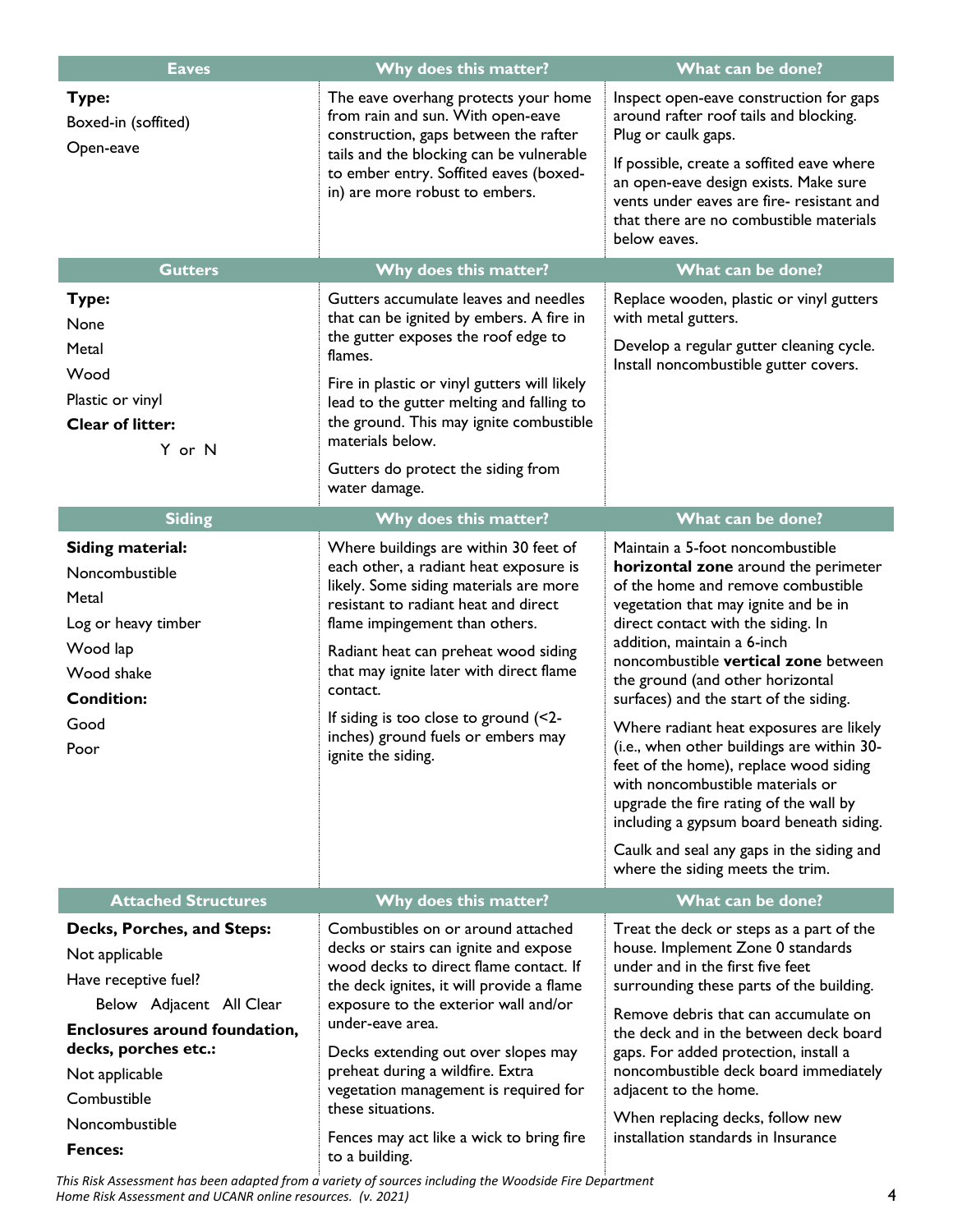|                                                                                      | Institute for Business & Home Safety<br>recommendations.                                                                                                                              |
|--------------------------------------------------------------------------------------|---------------------------------------------------------------------------------------------------------------------------------------------------------------------------------------|
|                                                                                      | Keep areas around structures clean and<br>clear of debris/vegetation.                                                                                                                 |
|                                                                                      | Never store combustible materials<br>under or on top of decks or porches<br>attached to your home.                                                                                    |
|                                                                                      | Replace any rotten wood.                                                                                                                                                              |
|                                                                                      | Install a metal flashing strip to separate<br>attachment from the home.                                                                                                               |
|                                                                                      | Install noncombustible gates or fencing<br>where wooden fences connect to<br>structures within the first five feet out<br>from the building.                                          |
|                                                                                      | Before evacuating, bring combustible<br>door mats, brooms, and furniture<br>cushions inside. Move deck furniture off<br>the deck. Move barbeque propane tanks<br>away from the house. |
| Why does this matter?                                                                | What can be done?                                                                                                                                                                     |
| Carports and garages may be storage<br>for fuel, oil, or other flammable             | Keep areas around structures clean and<br>clear of debris/vegetation.                                                                                                                 |
|                                                                                      | All structures on the property should                                                                                                                                                 |
| expose the main house to embers,                                                     | receive the same home hardening and<br>defensible space treatment as the main                                                                                                         |
| radiant heat, or direct flame.                                                       | home.                                                                                                                                                                                 |
|                                                                                      |                                                                                                                                                                                       |
|                                                                                      |                                                                                                                                                                                       |
|                                                                                      |                                                                                                                                                                                       |
| Why does this matter?                                                                | What can be done?                                                                                                                                                                     |
| This is the highest priority zone. Ignition<br>of combustible vegetation, mulch, and | Remove highly combustible mulch and<br>vegetation in the first five feet                                                                                                              |
| trellises in Zone 0 can expose windows<br>or siding to radiant or direct flame       | surrounding the building and attached<br>decks or stairs.                                                                                                                             |
| contact, leading to glass failure and/or                                             | Zone 0 is an excellent location for                                                                                                                                                   |
| ignition of the home.                                                                | walkways, or hardscaping with pavers,                                                                                                                                                 |
| Embers can easily be blown across a<br>green lawn and ignite vegetation              | rock mulch, or pea gravel.                                                                                                                                                            |
| adjacent to the house. Leaf litter and                                               | Remove trees located within 5 feet of<br>the structure and any branches                                                                                                               |
| needles accumulate next to the house<br>or in or on roofs, gutters, decks,           | overhanging the roof. If removing a tree                                                                                                                                              |
| porches.                                                                             | is not an option, prune lower limbs to<br>reduce the chance of a fire spreading to                                                                                                    |
|                                                                                      | the treetop then moving to the roof.                                                                                                                                                  |
|                                                                                      | Remove shrubs and keep grass short in                                                                                                                                                 |
|                                                                                      | this zone.<br>All structures on the property (e.g.                                                                                                                                    |
|                                                                                      | automotive liquids.<br>Ignition of non-attached structures can                                                                                                                        |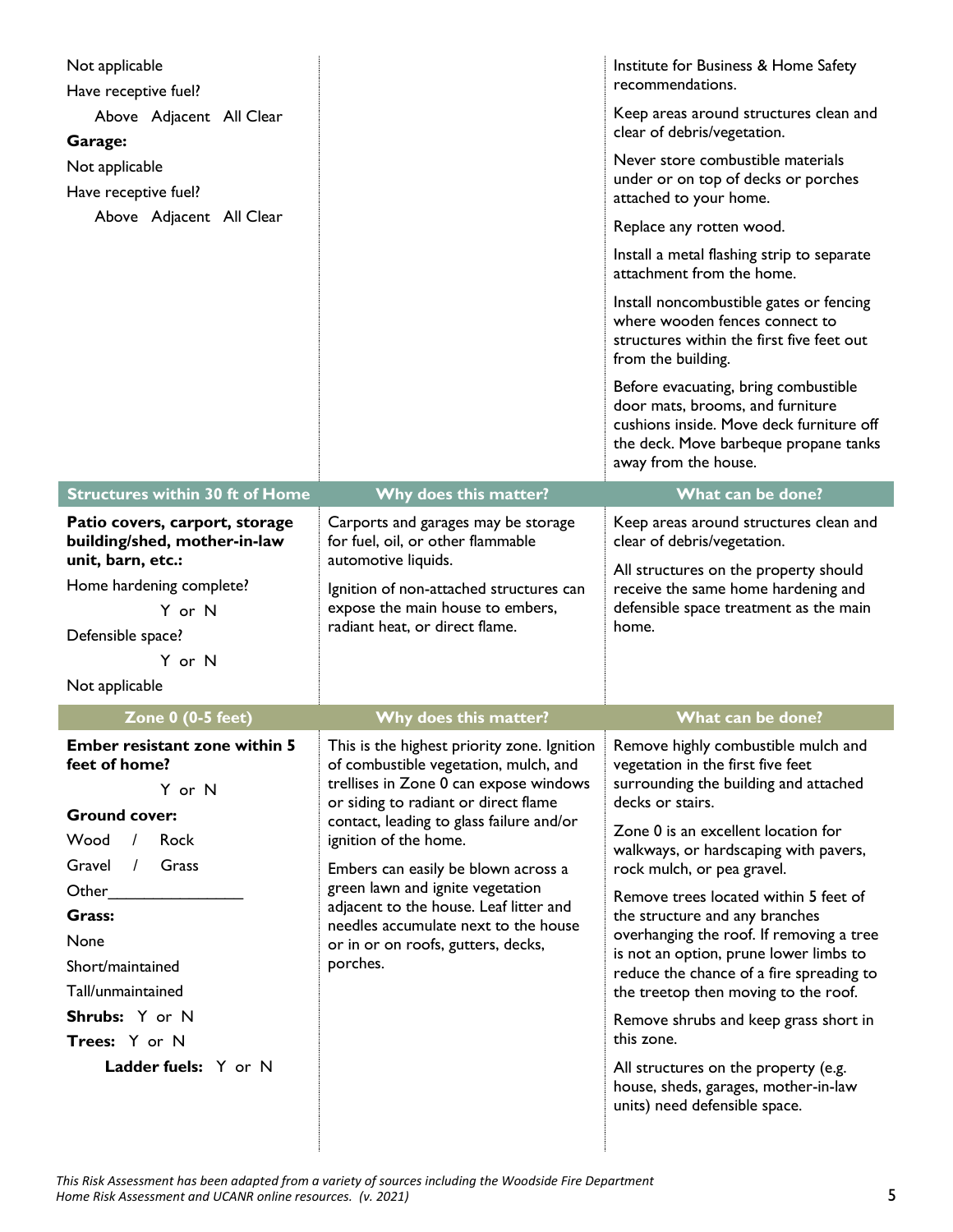| Zone $1(5-30$ feet)                                                                                                                                                                                                                                                                                                                                                                                                                                          | Why does this matter?                                                                                                                                                                                                                                                                                                                                                                                                                                                                                                                                                               | What can be done?                                                                                                                                                                                                                                                                                                                                                                                                                                                                                                                                                                                                                                                                                                                                                                                                                                                                                                                                                                                                                                                                                         |
|--------------------------------------------------------------------------------------------------------------------------------------------------------------------------------------------------------------------------------------------------------------------------------------------------------------------------------------------------------------------------------------------------------------------------------------------------------------|-------------------------------------------------------------------------------------------------------------------------------------------------------------------------------------------------------------------------------------------------------------------------------------------------------------------------------------------------------------------------------------------------------------------------------------------------------------------------------------------------------------------------------------------------------------------------------------|-----------------------------------------------------------------------------------------------------------------------------------------------------------------------------------------------------------------------------------------------------------------------------------------------------------------------------------------------------------------------------------------------------------------------------------------------------------------------------------------------------------------------------------------------------------------------------------------------------------------------------------------------------------------------------------------------------------------------------------------------------------------------------------------------------------------------------------------------------------------------------------------------------------------------------------------------------------------------------------------------------------------------------------------------------------------------------------------------------------|
| <b>Combustibles 5-30 feet from</b><br>home:<br>None<br>Light<br>Moderate<br>Heavy<br>Grass:<br>None<br>Short/maintained<br>Tall/unmaintained<br><b>Shrubs:</b><br>None<br>Light/well maintained<br>Heavy/dead material<br><b>Trees:</b><br>None<br>Separated or small clumps<br>Continuous<br>Limbs within 10 feet of the<br>structure/overhanging roof<br>Tree canopy spacing:<br>$<$ 10 feet<br>$>$ 10 feet<br><b>Ladder Fuels:</b><br>Absent<br>Scattered | The goal of this zone is to prevent<br>direct flame contact to the house and to<br>create a safe location for fire personnel<br>to work.<br>A grass fire can rapidly spread toward<br>the home. A fire in tall grass can have<br>flame lengths that are difficult to<br>control. The greater the flame length<br>and heat intensity, the harder it is to<br>control.<br>Heavy ground fuels will result in a fire<br>with high flame length, high fire intensity<br>and a long duration of heat.<br>Ladder fuels will cause a surface fire to<br>climb into the canopy of the trees. | Work to eliminate connectivity to the<br>house in this zone by creating islands of<br>vegetation. Increase the spacing between<br>trees, remove lower branches of trees<br>and shrubs, and create areas of irrigated<br>and mowed grass or hardscape between<br>lush vegetation islands.<br>Maintain at least 10 feet of space<br>between treetops or between small<br>groupings of trees and/or shrubs. More<br>space may be warrantedon steep slopes.<br>Prune lower limbs of trees to reduce<br>the chance of a fire spreading to the<br>canopy (min. 6 feet). To maintain the<br>health of smaller trees (<15 feet), prune<br>only the lower 1/3 of the tree's height.<br>Remove all branches within 10 feet of<br>any portion of the structure (walls, roof,<br>chimeney, etc.)<br>Remove shrubs and tall grasses beneath<br>or adjacent to trees to prevent them<br>from spreading fire into the tree canopy.<br>Mow grass regularly to a maximum<br>height of 4 inches.<br>Remove dead and dying trees and<br>shrubs.<br>Install noncombustible walkways and<br>paths to break up fuel continuity. |
| Abundant<br>Heavy fuels on the ground:                                                                                                                                                                                                                                                                                                                                                                                                                       |                                                                                                                                                                                                                                                                                                                                                                                                                                                                                                                                                                                     |                                                                                                                                                                                                                                                                                                                                                                                                                                                                                                                                                                                                                                                                                                                                                                                                                                                                                                                                                                                                                                                                                                           |
| Y or N                                                                                                                                                                                                                                                                                                                                                                                                                                                       |                                                                                                                                                                                                                                                                                                                                                                                                                                                                                                                                                                                     |                                                                                                                                                                                                                                                                                                                                                                                                                                                                                                                                                                                                                                                                                                                                                                                                                                                                                                                                                                                                                                                                                                           |
| Zone 2 (30-100+ feet)                                                                                                                                                                                                                                                                                                                                                                                                                                        | Why does this matter?                                                                                                                                                                                                                                                                                                                                                                                                                                                                                                                                                               | What can be done?                                                                                                                                                                                                                                                                                                                                                                                                                                                                                                                                                                                                                                                                                                                                                                                                                                                                                                                                                                                                                                                                                         |
| Grass:<br>None<br>Short/maintained<br>Tall/unmaintained<br><b>Shrubs:</b><br>None<br>Light/well maintained<br>Heavy/dead material<br><b>Trees:</b><br>None                                                                                                                                                                                                                                                                                                   | In this zone, the goal is to moderate<br>potential fire behavior by reducing the<br>density of the trees, shrubs, and<br>herbaceous plants or grasses to slow<br>potential fire spread and reduce flame<br>height.<br>By thinning, grouping, or breaking up<br>the continuous vegetation in this area,<br>you can reduce vegetation that can<br>cause radiant heat exposures or embers<br>that can transfer to your home or other<br>structures.<br>Shrubs and lower limbs are ladder fuels                                                                                         | Isolated or small groupings of trees or<br>shrubs are best. Treat groups as<br>individual units in terms of spacing.<br>Maintain spacing between treetops or<br>groups of trees and/or shrubs, prune<br>lower limbs of trees, and remove<br>vegetation from beneath trees as<br>described above in Zone 1.<br>Remove dead and dying trees and<br>remove heavy accumulations of dead<br>vegetation.<br>Limit fallen leaves, needles, twigs, bark,                                                                                                                                                                                                                                                                                                                                                                                                                                                                                                                                                                                                                                                          |
| Separated or small clumps<br>Continuous                                                                                                                                                                                                                                                                                                                                                                                                                      | that cause a fire on the ground to climb<br>into the canopies of the trees.                                                                                                                                                                                                                                                                                                                                                                                                                                                                                                         | cones, and small branches to a maximum<br>depth of 3 inches.                                                                                                                                                                                                                                                                                                                                                                                                                                                                                                                                                                                                                                                                                                                                                                                                                                                                                                                                                                                                                                              |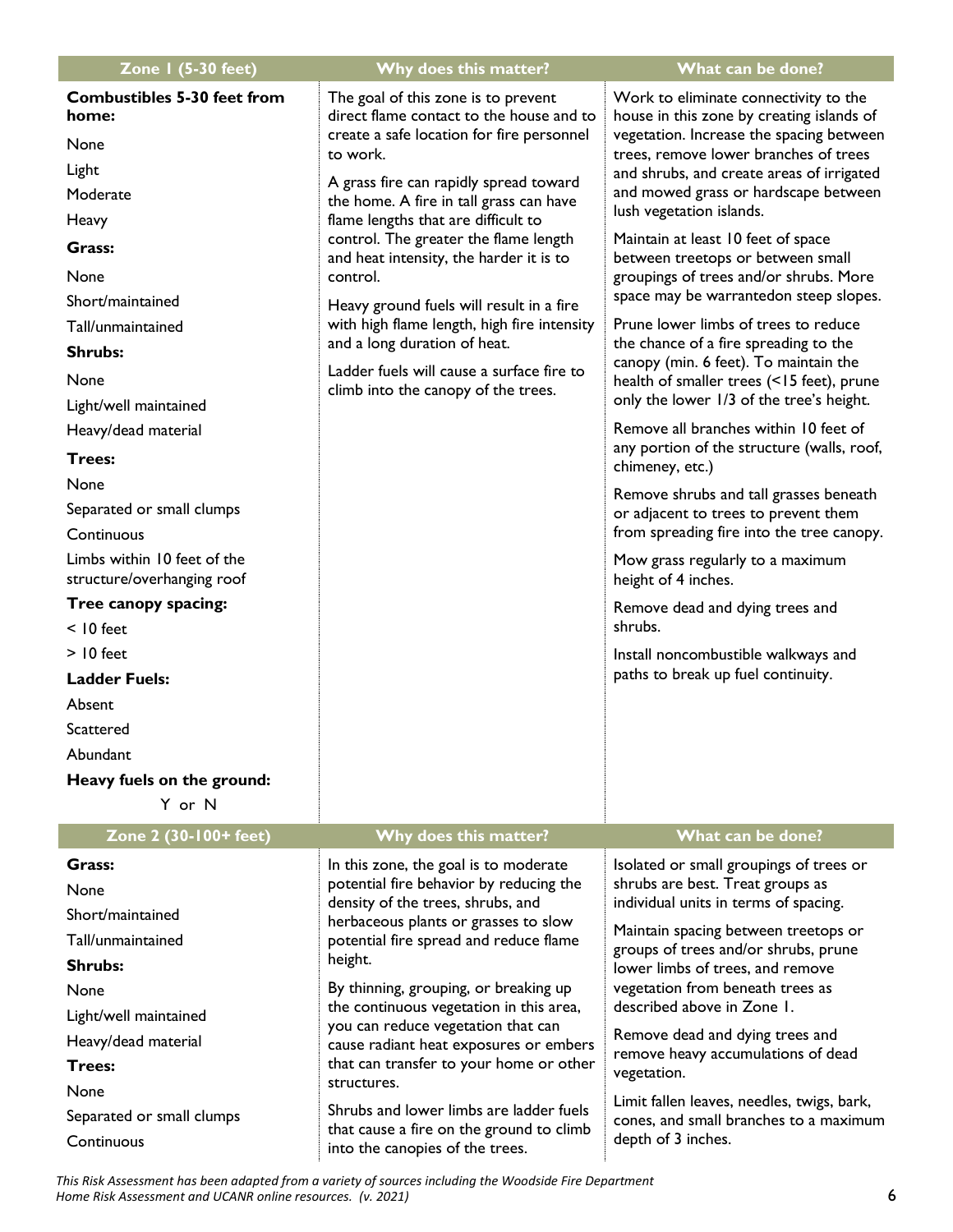| Tree canopy spacing:<br>$<$ 10 feet<br>$>$ 10 feet<br><b>Ladder Fuels:</b><br>Absent<br>Scattered<br>Abundant<br>Heavy fuels on the ground:<br>Y or N                                                                                                                                                                                                  |                                                                                                                                                                                                                                                                          | Because fire can travel faster uphill,<br>consider expanding treatment of this<br>area beyond 100 feet if your property is<br>situated on a slope.                                                                                                                                                                                                                                                                                                                                                                                                                                                                                                                                                                                                                             |
|--------------------------------------------------------------------------------------------------------------------------------------------------------------------------------------------------------------------------------------------------------------------------------------------------------------------------------------------------------|--------------------------------------------------------------------------------------------------------------------------------------------------------------------------------------------------------------------------------------------------------------------------|--------------------------------------------------------------------------------------------------------------------------------------------------------------------------------------------------------------------------------------------------------------------------------------------------------------------------------------------------------------------------------------------------------------------------------------------------------------------------------------------------------------------------------------------------------------------------------------------------------------------------------------------------------------------------------------------------------------------------------------------------------------------------------|
| <b>Firewood and Propane Tanks</b>                                                                                                                                                                                                                                                                                                                      | Why does this matter?                                                                                                                                                                                                                                                    | What can be done?                                                                                                                                                                                                                                                                                                                                                                                                                                                                                                                                                                                                                                                                                                                                                              |
| Home is heated by:<br>Wood<br>Propane<br>$\frac{1}{2}$<br>Electric<br><b>Natural Gas</b><br>$\frac{1}{2}$<br>Wood storage:<br>Not applicable<br>Adjacent to home<br>< 30 feet away<br>> 30 feet away<br>Enclosed storage<br><b>Propane tank location:</b><br>Not applicable<br>Above ground with clearance<br>Above ground no clearance<br>Underground | As previously mentioned, it is important<br>that chimneys have a spark arrestor.<br>Wood storage (firewood or lumber)<br>can cause radiant heat exposures to<br>buildings.<br>Propane tanks when heated by nearby<br>vegetation or combustible materials can<br>explode. | Relocate wood storage to at least 30<br>feet away from buildings. Maintain 10<br>feet of clearance around exposed wood<br>piles, down to bare mineral soil, in all<br>directions. If wood piles must be stored<br>within 30 feet, cover with a fire-resistant<br>material tarp or noncombustible shed.<br>Clear from the area around propane<br>tanks-at least 10 feet of bare mineral<br>soil and an additional 10 feet of no<br>flammable vegetation. This will provide<br>space for proper tank ventilation under<br>high heat conditions.                                                                                                                                                                                                                                  |
| <b>Water Sources</b>                                                                                                                                                                                                                                                                                                                                   | Why does this matter?                                                                                                                                                                                                                                                    | What can be done?                                                                                                                                                                                                                                                                                                                                                                                                                                                                                                                                                                                                                                                                                                                                                              |
| <b>Available water sources:</b><br>Hydrant w/n 1000 feet of home<br>Water tank (capacity: ________<br><b>Outside faucets</b><br>Pond, pool, or creek<br>Outside sprinkler system<br>None                                                                                                                                                               | Most wildland fire engines carry only<br>500 gallons of water. Having water that<br>fire engines-or you-can use is critical<br>in rural areas.                                                                                                                           | Have multiple garden hoses available to<br>reach areas 200 feet from your home.<br>Tanks or hydrants must have a discharge<br>with a male National Hose pipe thread<br>fitting either $1\frac{1}{2}$ " or $2\frac{1}{2}$ " in diameter.<br>Ask your local fire department for<br>guidance.<br>If you have a pond, pool, creek, or<br>irrigation ditch, consider having a pump<br>and hose available. A fire engine will<br>need to safely park within 10 feet of the<br>water's surface to pump from it.<br>Post a blue reflector dot at the<br>driveway's entrance and a sign pointing<br>firefighters to where the water supply is<br>located.<br>Consider whether water can be<br>accessed if the electric power is turned<br>off (e.g. generator, pump with gas<br>motor). |